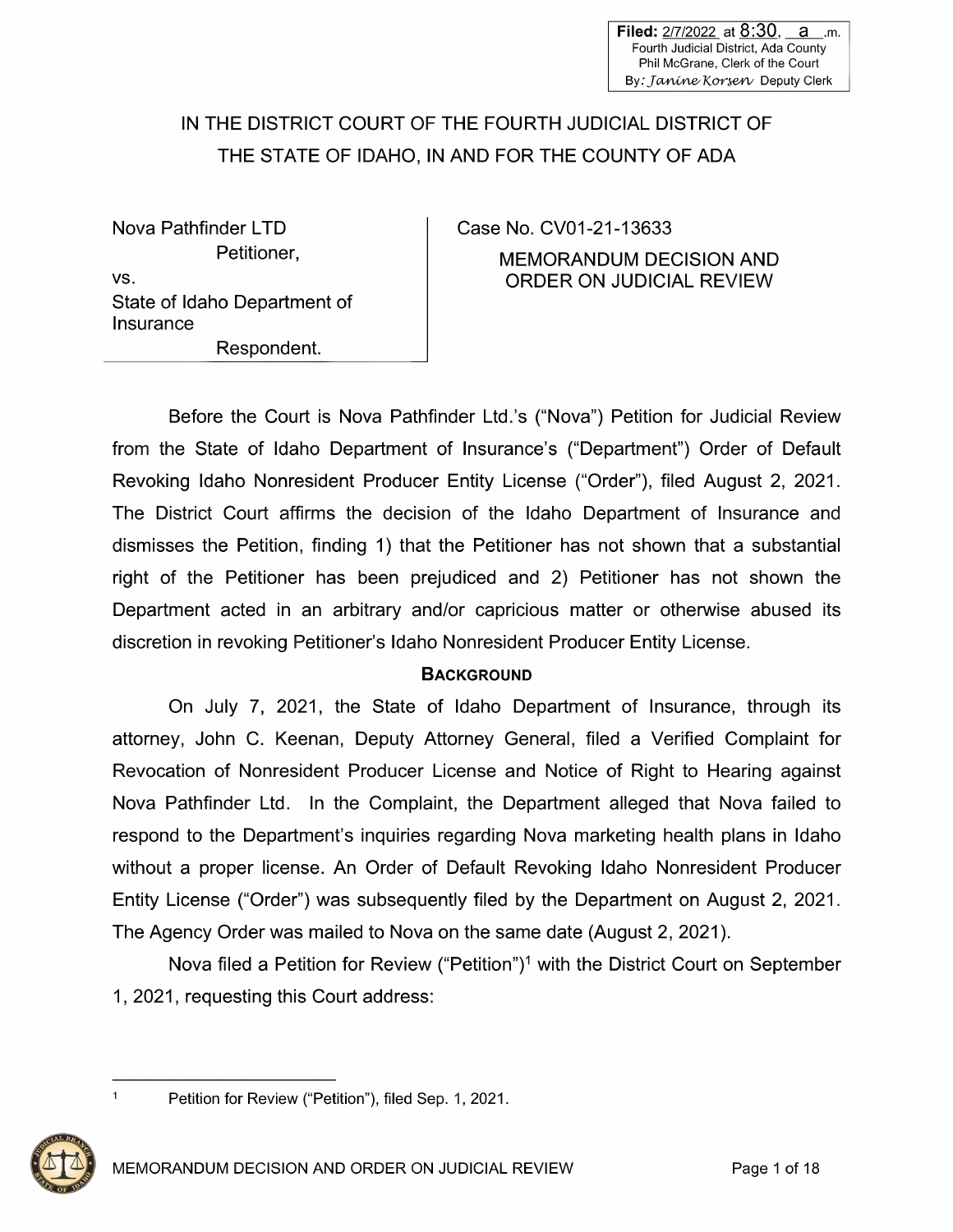- 1. Whether the Petitioner was afforded due process in addressing the allegations set forth in the Complaint based on the fact they did not receive the Complaint;
- 2. Whether the allegations contained in the Complaint are supported by the Department's record; and
- 3. Whether the Department acted in an arbitrary and/or capricious matter or otherwise abused its discretion in revoking Petitioner's Idaho Nonresident Producer Entity License based on Petitioner's alleged failure to provide allegedly requested information and records.

The Agency Record was filed on September 29, 2021 ("Record"),<sup>2</sup> and includes three documents: (1) Verified Complaint for Revocation of Nonresident Producer License and Notice of Right to Hearing, filed July 7, 2021<sup>3</sup> ("Complaint"); (2) Statement of Counsel Re: Default, filed August 2, 2021;<sup>4</sup> and (3) Order of Default Revoking Idaho Nonresident Producer Entity License, filed August 2, 2021 ("Order").<sup>5</sup> The parties agree there is no transcript of any proceedings before the Department or any oral presentation of evidence.

Petitioner Nova Pathfinder Ltd. ("Nova") filed an opening brief<sup>6</sup> requesting that the District Court set aside the Order of Default Revoking Idaho Nonresident Producer Entity Status (the "Order") entered by the Respondent so that Petitioner would then be allowed to answer the Complaint. Nova also filed an unsigned Motion to Consider Evidence Outside Agency Record<sup>7</sup> that requests the Court consider declarations of

Note Attorney Michelle Points did not sign or date her filed motion as is required by Idaho Rule of Civil Procedure 11(a) ("Every pleading, written motion, and other paper must be signed by at least one attorney of record licensed in the State of Idaho, in the individual attorney's name, or by a party personally if the party is unrepresented.").



<sup>2</sup> Agency Record on Petition for Judicial Review ("Record"), filed Sep. 29, 2021.

<sup>3</sup> Record, pp. 1–7.

<sup>4</sup> Record, pp. 8–9.

<sup>5</sup> Record, pp. 10–20 (the Order contains an Exhibit A, which is a copy of the Complaint, on pages 14–20). The Agency Order (1) revoked Nova's Nonresident Producer Entity License; (2) fined Nova \$2,000 dollars; and (3) ordered that Nova shall not be issued a new license for a period of three years from date of revocation and could only receive a license after showing good cause why prior revocation should not bar the issuance of a new license. Record, p. 11.

<sup>6</sup> Petitioner's Brief, filed Nov. 2, 2021.

<sup>7</sup> Motion to Consider Evidence Outside Agency Record ("Nova's Motion"), filed Nov. 2, 2021.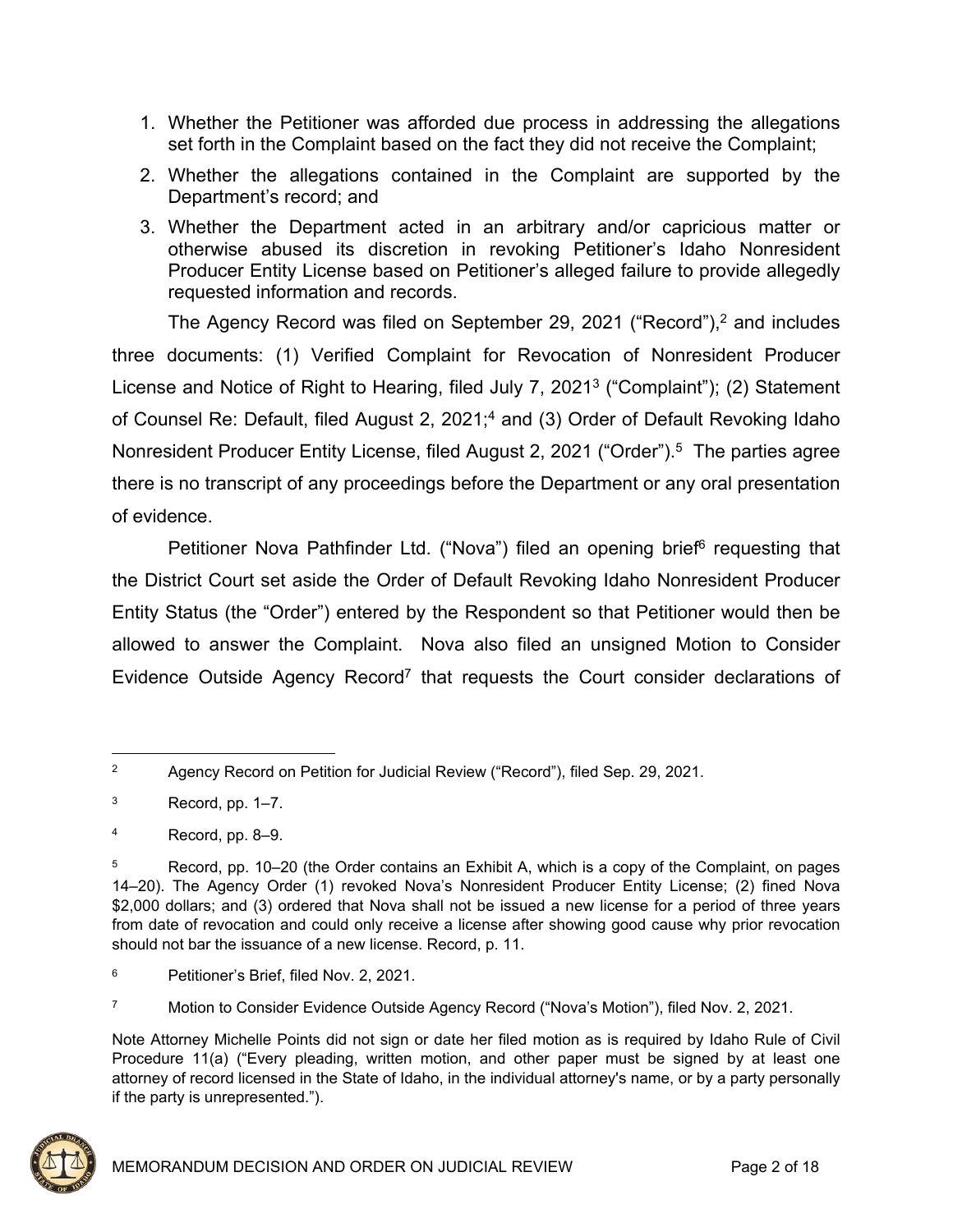Phonetip Wilson,<sup>8</sup> Clyde D. Meade,<sup>9</sup> LJ Fay,<sup>10</sup> and Matthew P. Scott,<sup>11</sup> that were filed concurrently with the unsigned motion. Respondent filed a brief in opposition to the Petition;<sup>12</sup> an objection to the request to consider evidence outside the record with a request to strike these declarations;<sup>13</sup> and an application for leave to present additional evidence<sup>14</sup> that requests the Court consider the affidavits of Mandy M. Ary,<sup>15</sup> Eric Fletcher,<sup>16</sup> Pamela A. Murray,<sup>17</sup> and October Nickel.<sup>18</sup> Petitioner filed a reply addressing issues raised in the Petition that discussed evidentiary issues,<sup>19</sup> but did not file any separate briefing on the evidentiary requests.

Neither party requested a hearing, and the Court finds the Petition fully submitted for consideration.

The parties agree this Petition for Judicial Review is governed by the Idaho Administrative Procedures Act ("IDAPA"), Idaho Code §§ 67-5201 *et seq*.

#### **EVIDENTIARY REQUESTS**

## **1. Petitioner's Request**

Petitioner requests the Court consider evidence from the Declarations of Phonetip Wilson, Executive Assistant to the CEO of Nova Pathfinder Limited; Clyde D. Meade, Chief Operations Officer of Nova Pathfinder Limited, located in the State of

- <sup>15</sup> Affidavit of Mandy M. Ary ("Ary Aff"), filed Nov. 29, 2021.
- <sup>16</sup> Affidavit of Eric Fletcher ("Fletcher Aff"), filed Nov. 29, 2021.
- <sup>17</sup> Affidavit of Pamela A. Murray ("Murray Aff"), filed Nov. 29, 2021.
- <sup>18</sup> Affidavit of October Nickel ("Nickel Aff"), filed Nov. 29, 2021.
- 19 Petitioner's Reply Brief ("Reply"), filed Dec. 14, 2021.



<sup>8</sup> Declaration of Phonetip Wilson ("Wilson Dec"), filed Nov. 2, 2021.

<sup>9</sup> Declaration of Clyde D. Meade ("Meade Dec"), filed Nov. 2, 2021.

<sup>10</sup> Declaration of LJ Faye ("Faye Dec"), filed Nov. 2, 2021.

<sup>11</sup> Declaration of Matthew P. Scott ("Scott Dec"), filed Nov. 2, 2021.

<sup>12</sup> Respondent's Brief, filed Nov. 29, 2021.

<sup>13</sup> Objection to Petitioner's Motion to Consider Evidence Outside Agency Record, Motion to Strike and Memorandum in Support, I.R.C.P. 12(f), Idaho Code §§ 67-5276 and 9-1406 ("Dep't Objection"), filed Nov. 29, 2021.

<sup>14</sup> Department's Application for Leave to Present Additional Evidence and Memorandum in Support, Idaho Code § 67-5276; I.R.C.P. 84(e)(1)(B) ("Dep't Motion"), filed Nov. 29, 2021.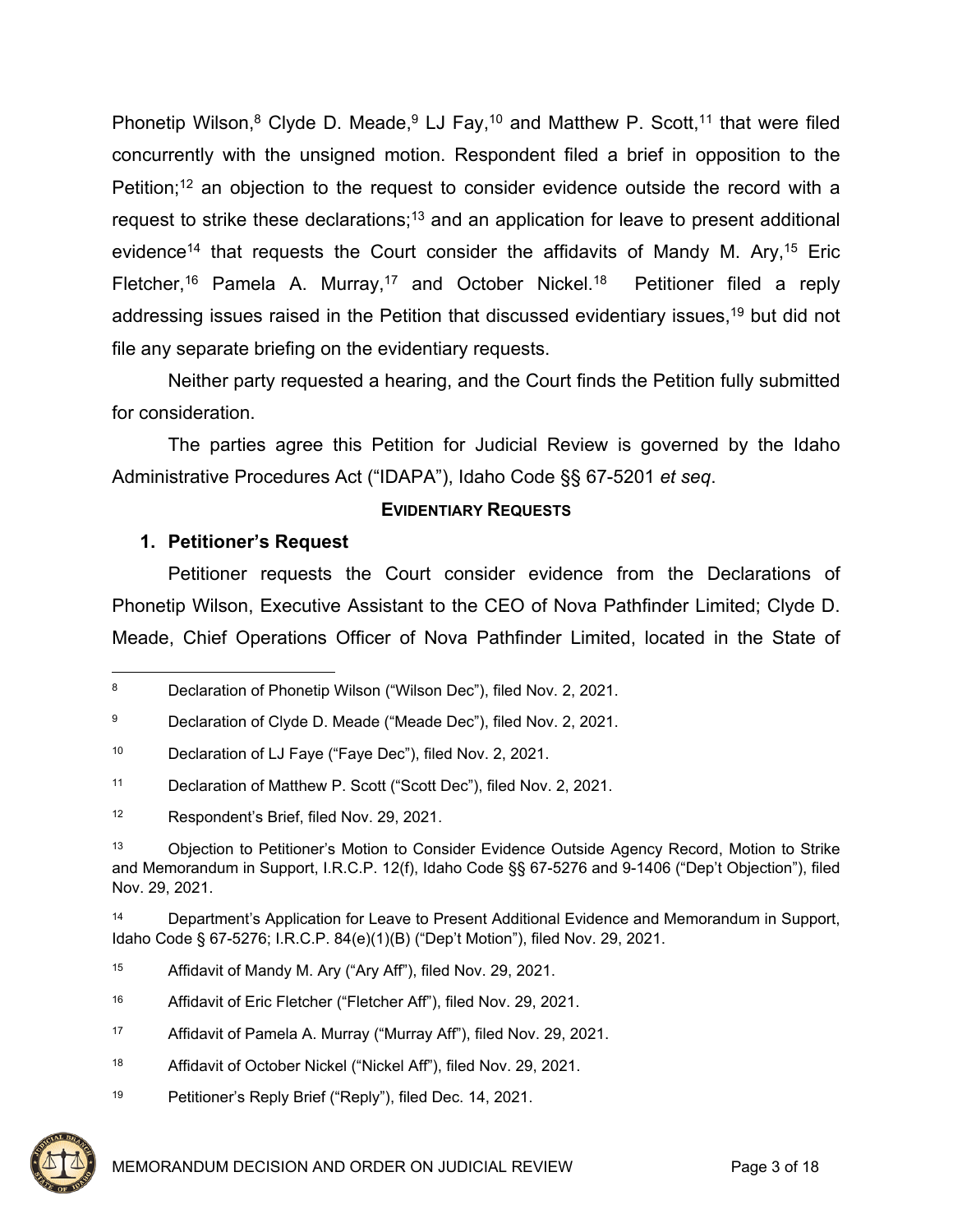Utah; LJ Fay, Chief Executive Officer of Nova Pathfinder Limited, located in Southern California; and Matthew P. Scott, Office Manager for the corporate office of Nova Pathfinder Limited, located in Las Vegas, Nevada. These declarations allege that Nova Pathfinder Limited, through its agents, received copies and notice of the Complaint on August 25, 2021, which was after the Order was entered;<sup>20</sup> and that the fourteen-day deadline for reconsideration of the Order expired before Nova's receipt of the Order.<sup>21</sup>

Petitioner argues the Court should consider the declarations because the agency record is incomplete since it does not contain any proof of service of the Complaint or Order, and the record does not confirm the Petitioner received the Complaint.<sup>22</sup> The Department opposes the Court considering the Petitioner's declarations because the "Declarations do not follow the substance or form required by law" and therefore do not include evidence that the Court can consider.<sup>23</sup> The Department also requests the Court strike the declarations from the record. The Court finds it unnecessary to strike the declarations from the record. To the extent the declarations are impermissible evidence on review or are procedurally inadmissible, the Court explain why and then will not consider them further when reaching a decision on the merits of the Petition.

Idaho Rule of Civil Procedure 84(e)(1)(B)1 provides that, "[w]hen the authorizing statute provides that the district court make take additional evidence on judicial review,

<sup>23</sup> Dep't Motion, p. 2.



<sup>&</sup>lt;sup>20</sup> Mead Dec, ¶ 5, 7; Fay Dec, ¶¶ 5, 6–7; Scott Dec, ¶¶ 5, 6–7; Wilson Dec, ¶¶ 5, 6–7.

<sup>&</sup>lt;sup>21</sup> All of the paragraphs referenced in support of this allegation are hearsay under the Idaho Rules of Evidence. *See* Mead Dec, ¶ 8; Fay Dec, ¶ 8; Scott Dec, ¶, 8; Mead Dec, ¶ 8. Each paragraph contains identical language stating:

I am informed by Lawrence J. Semenza, Esq., and upon that basis believe, that on August 26, 2021, that Mr. Semenza engaged in a telephone conference with John C. Keenan, Esq., Deputy Attorney General regarding the Default and Revocation of NOVA's Idaho Nonresident Producer License, and that the fourteen-day period within which NOVA could file a motion for reconsideration had expired before receipt of the Order of Revocation.

The Court finds the alleged conversation, and facts as communicated by Semenza, are hearsay. However, the Court finds the August 2, 2021 Order clearly states there is a fourteen-day deadline to file for reconsideration, (Record, p. 12). The court also finds that the testimony that notice was not received until August 25, 2021 makes this a factual allegation that is properly deduced from the declaration testimony.

<sup>22</sup> Petitioner's Brief, p. 3.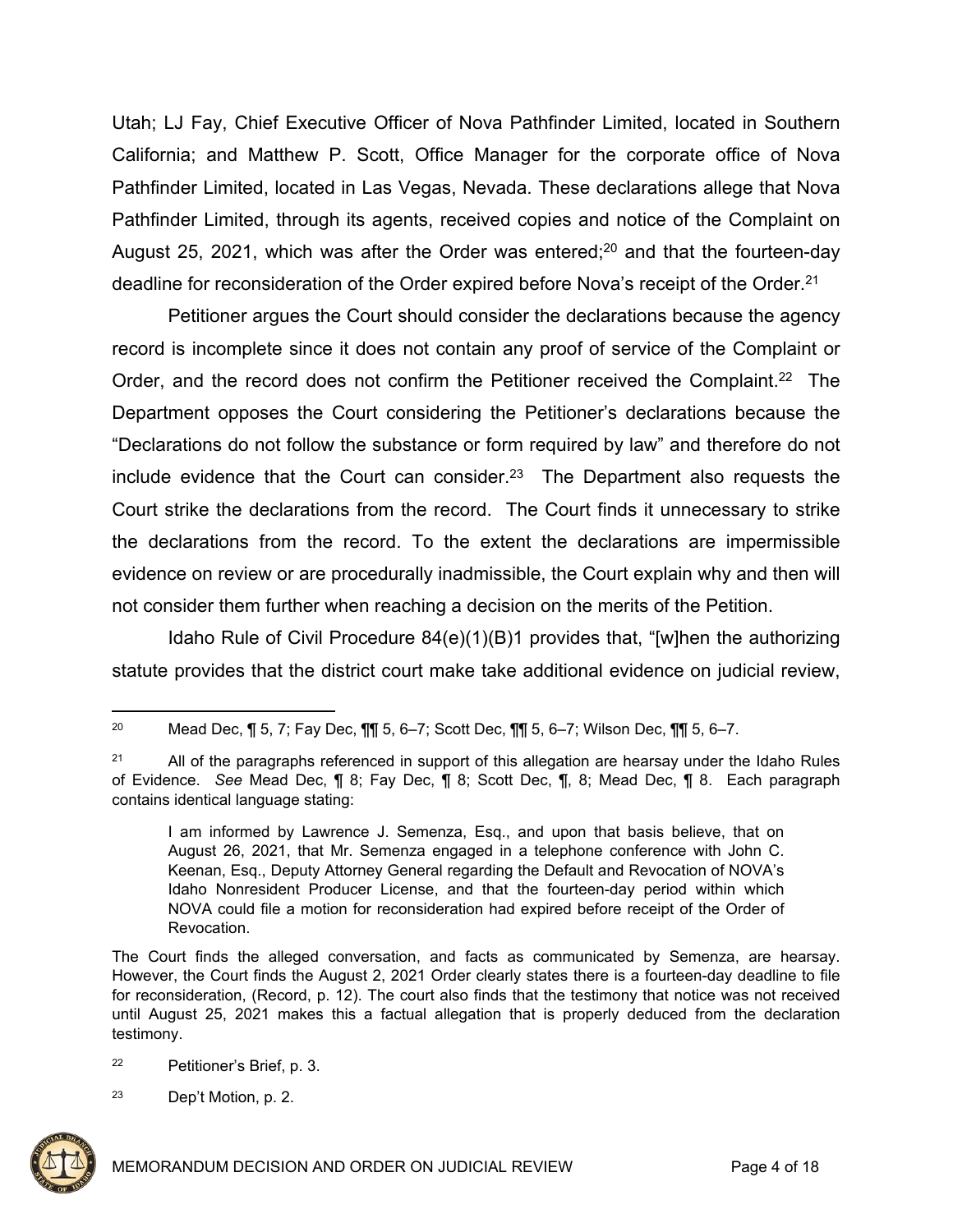the district court may order the taking of additional evidence on its own motion or motion of any party to the judicial review." Idaho Code § 67-5249 provides the agency record constitutes the exclusive basis for action in contested cases under this chapter or for judicial review thereof except "to the extent that this chapter or another statute provides otherwise." IDAPA addresses additional evidence, stating:

If [an] application is made to the court for leave to present additional evidence and it is shown to the satisfaction of the court that the additional evidence is material, relates to the validity of the agency action, and that:

(a) there were good reasons for failure to present it in the proceeding before the agency, the court may remand the matter to the agency with directions that the agency receive additional evidence and conduct additional factfinding.

(b) there were alleged irregularities in procedure before the agency, the court may take proof on the matter.

IDAHO CODE § 67-5276(1)(a)-(b). Idaho Code Title 41, Chapter 2, does not contain language that permits consideration of evidence outside of the agency record. Therefore, the Court finds that the agency record is the exclusive basis for this Court's review in this case under the statute, but the IDAPA rule allows the Court to permit the presentation of evidence of alleged procedural irregularities before the agency that caused a lack of notice and/or inability to timely respond. Since the Petitioner's declarations were submitted to demonstrate that NOVA lacked notice or a chance to respond prior to the entry of the Order, the Court finds these declarations fall within the exception in IDAPA and the Court may consider the declarations during its review.

Still, the Department argues the Petitioner's Affidavits are improper evidence because Idaho Rule of Civil Procedure 2.7 states, "Whenever these rules require or permit a written statement to be made under oath or affirmation, the statement may be made as provided in Idaho Code Section 9-1406." Section 9-1406 provides:

Whenever…any matter is required or permitted to be supported, evidenced, established or proved by the sworn statement… in writing, of the person making the same, …such matter may with like force and effect be supported, evidenced, established or proven by the unsworn certification or declaration, in writing, which is subscribed by such person and is in substantially the following form:

"I certify (or declare) under penalty of perjury pursuant to the law of the State of Idaho that the foregoing is true and correct."

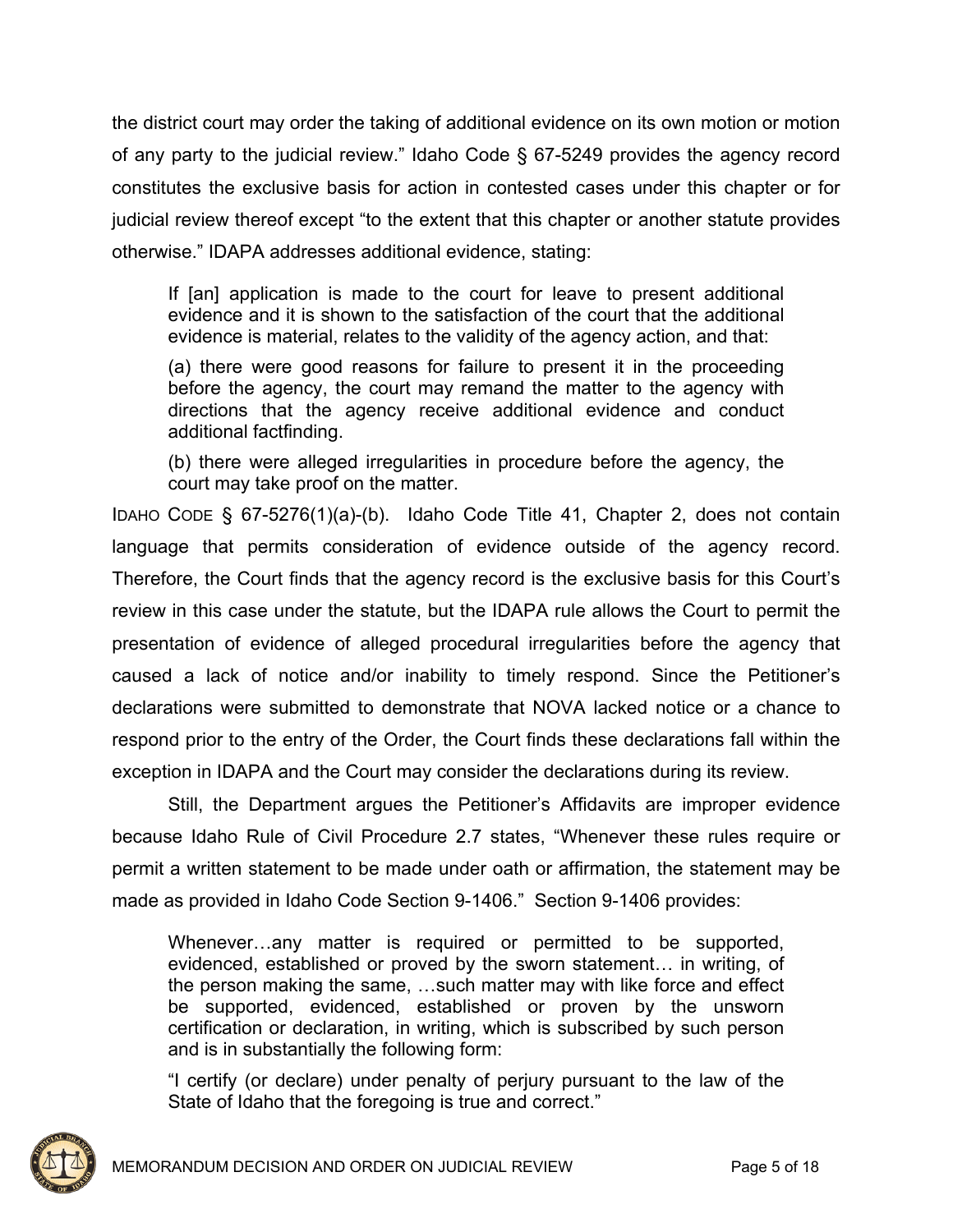Each declaration contains the following language:

I, [Declarant], hereby states the following

1. l have personal knowledge of the facts stated herein, unless stated upon information and belief, and to those facts I believe them to be true and correct…

The Petitioner argues the declarations substantially comply with I.C.  $\S$  9-1406.<sup>24</sup>

First, the Court finds that in order to be considered as part of this proceeding the affidavits must comply with the rules outlined above. The declarations are sworn. The declarations assert that their facts are "true and correct," although they do not specifically state that any false statement(s) carry the penalty of perjury. Still, the Court finds that the declarations are sufficient—if barely so—to substantially comply with the requirements for affidavit evidence. So, the Court finds the Petitioner's declarations are properly before this Court and can be considered as evidence on judicial review.<sup>25</sup> So, the Court GRANTS Petitioner's Motion to Consider Evidence Outside Agency Record and will consider the Declarations of Phonetip Wilson, Clyde D. Meade, LJ Fay, and Matthew P. Scott.

[Affiant], being first duly sworn upon her oath, deposes and says:

The Court finds the Department's affidavits also lack any acknowledgement that the statements are subject to the laws of the State of Idaho and false statements may carry the penalty of perjury. The Court finds that the Department's arguments why Petitioner lacked compliance with § 9-1406 also apply when evaluating the Department's supporting affidavits. Again, although the Department's affidavit barely comply, they do substantially comply with the statutory requirements to the same degree as Petitioner complied.



<sup>24</sup> Reply, p. 2.

 $25$  The Court reached this decision in part based on the affidavits submitted in support of the Department's response. The affidavits were all sworn before a notary affirming each was "SUBSCRIBED AND SWORN TO before me, the undersigned Notary Public of the State of ldaho[,]" but this has no bearing on their reliability in Court as sworn statements. *See* IDAHO CODE § 9-1406. The affidavits state:

<sup>1.</sup> I am over the age of 18 years and, if called to testify, could competently testify to the facts and statements made herein, which are based on my personal knowledge and belief.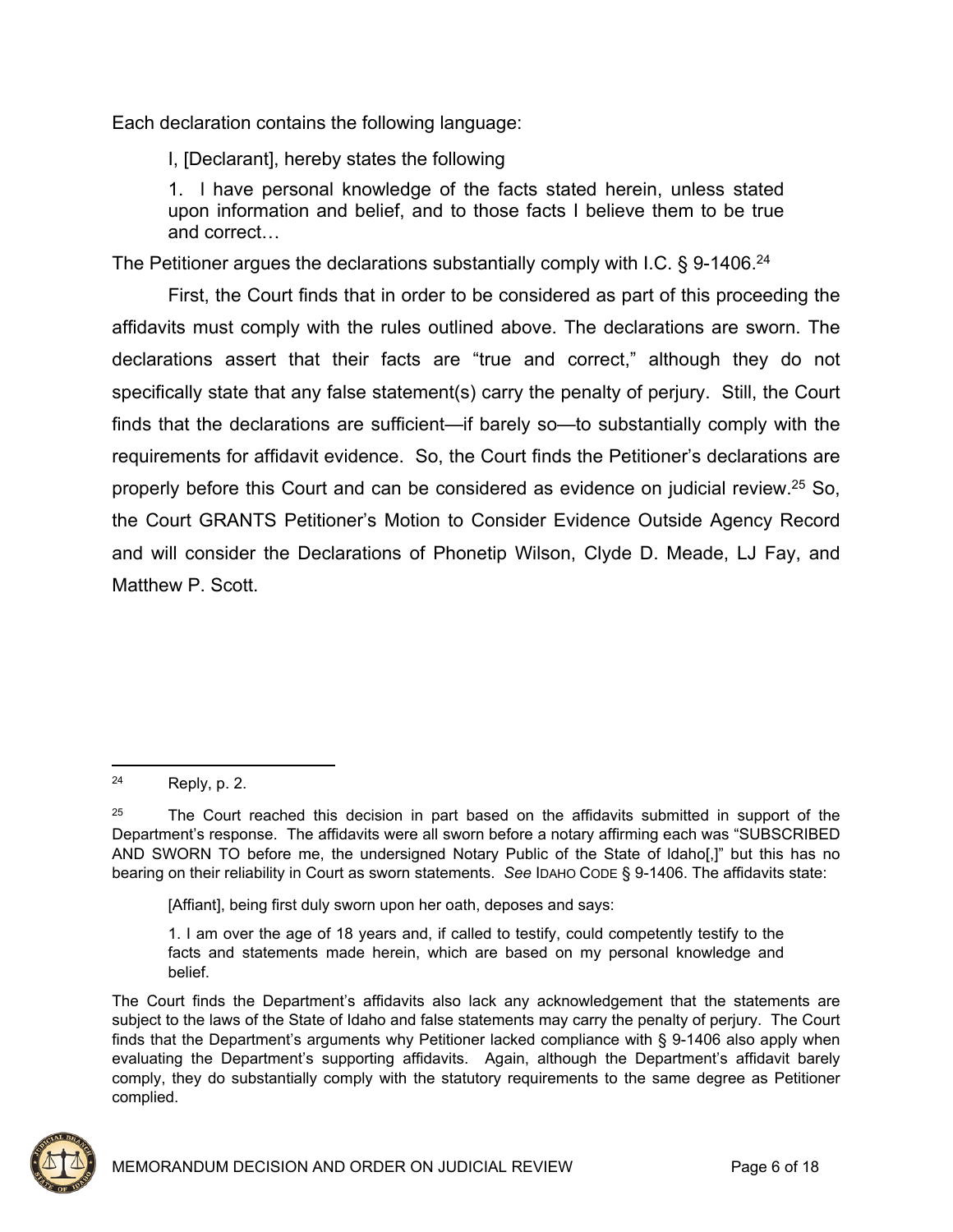#### **2. Department's Request**

The Department requests the Court consider the affidavits of Mandy M. Ary, Eric Fletcher, Pamela A. Murray, and October Nickel. Petitioner argued each affidavit was relevant separately<sup>26</sup> so the Court address the admissibility of each affidavit separately.

#### **a. Mandy Ary**

Mandy Ary is a paralegal employed by the State of Idaho, Office of the Attorney General, and assigned to the Idaho Department of Insurance. She performs duties to support John C. Kennan, counsel of record for the Department in this case.<sup>27</sup> Ary testifies that she prepared the certificate of service for the Complaint and identified the relevant addresses for Nova.<sup>28</sup> Ary indicated she filed and served the Complaint on the afternoon of July 7, 2021. She "presented the Verified Complaint to the Department Director's assistant, Pamela A. Murray, for filing[,] signed the certificate of service, made copies of the Verified Complaint, and prepared envelopes for first class mailing in accordance with the certificate of service."<sup>29</sup> Ary then "personally carried the sealed envelopes to the State mailroom and handed them to mailroom staff."<sup>30</sup> Ary indicated that the copy of the Complaint mailed to the Las Vegas address was returned about July 19, 2021, indicating that it was undeliverable and was not served.<sup>31</sup> Ary submitted a copy of the returned envelope, showing it was originally mailed on July 7, 2021.<sup>32</sup> Petitioner acknowledges Ary's affidavit "is relevant to the service of the Complaint" but argues "what the Respondent did or did not do in terms of completing a Certificate of Service and/or on their belief that envelopes were placed in the outgoing mailbox" is immaterial because Petitioner argues the Complaint was not received by Petitioner until August 25, 2021, after the Order was mailed. The Court finds that Ary's actions taken in service of the Complaint are relevant to this Court's determination of whether service

- $30$  Ary Aff, ¶ 7.
- $31$  Ary Aff, ¶ 9.
- 32 Ary Aff, Exhibit C.



<sup>26</sup> Reply, p. 3.

<sup>27</sup> Ary Aff,  $\P$  2.

<sup>28</sup> Ary Aff, ¶ 3.

<sup>&</sup>lt;sup>29</sup> Ary Aff,  $\P$  6.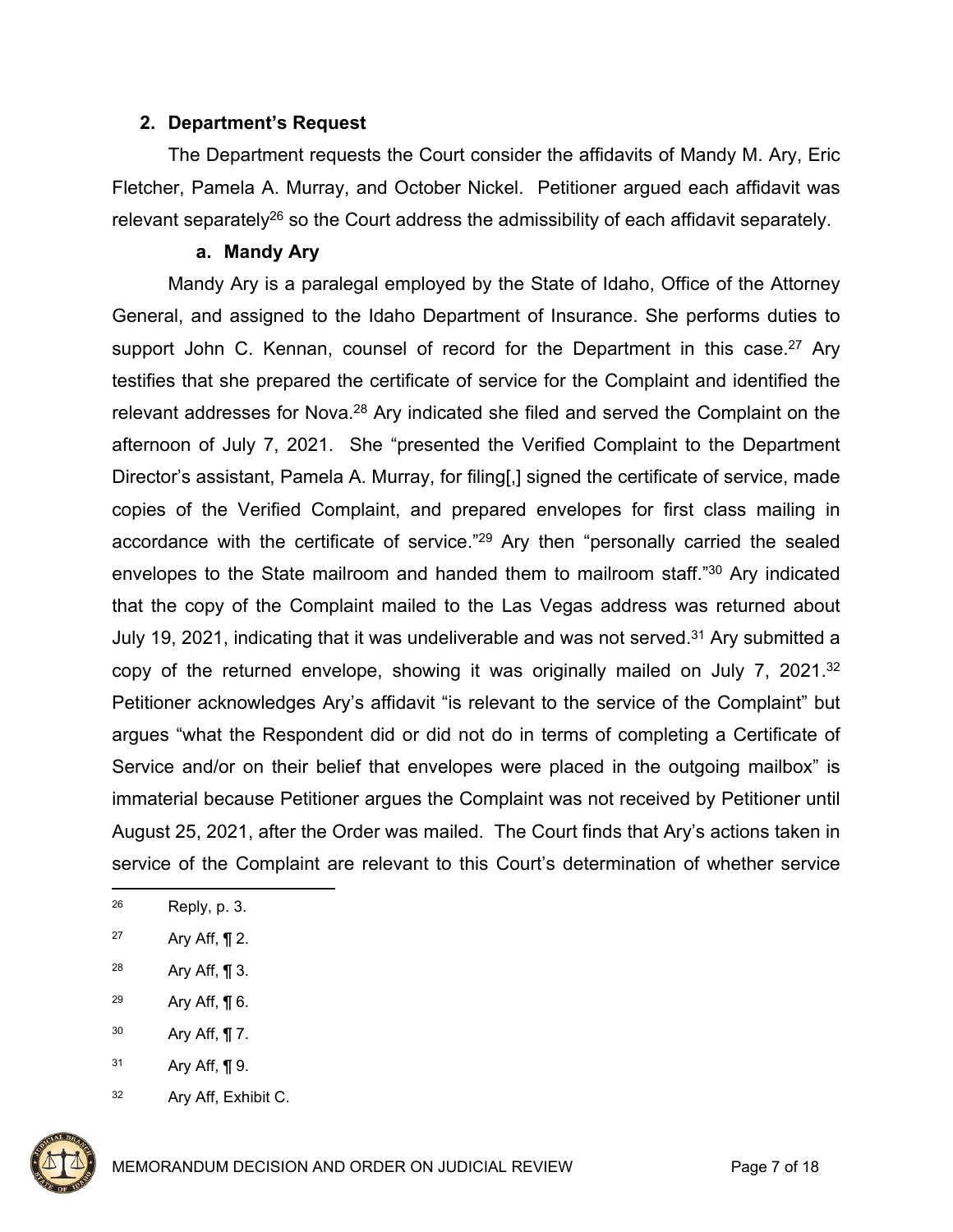was proper under Idaho Code § 41-212. So, the Court considers Ary's Affidavit when reaching its decision on the Petition.

# **b. Eric Fletcher**

Eric Fletcher is the Department's Company Activities Bureau Chief and his responsibilities include ensuring "insurers and related licensed entities operating in Idaho are solvent and that the business practices of each entity are in compliance with the appropriate laws and rules…".<sup>33</sup> Fletcher's Affidavit sets forth the following facts about the Department's inquiry into Nova's nonresident license and the communications between the Department a Nova representatives.

On April 1, 2021, Fletcher sent an email to Nova's general email address that requested information.<sup>34</sup> Fletcher spoke by telephone with Laura Fay on April 5, 2021 about the request and understood that Nova would provide responses.<sup>35</sup> Fletcher set an e-mail to follow up on that conversation.<sup>36</sup> On April 14, 2021, the Department received an application for an Idaho nonresident producer license from Clyde Mead so the Department issued Nonresident Producer License No. 842608 to Mead on April 15, 2021.<sup>37</sup> The Department also received an application from Nova on April 21, 2021 and also issued Idaho Nonresident Producer Entity License No. 844241 to Nova on April 22, 2021. The Department records identify Mead as the individual responsible for Nova's compliance with Idaho rules and laws.<sup>38</sup> On April 27, 2021, Fletcher followed up with an email to Fay after the Department still had not received any response to its inquiry, giving Nova until May 7, 2021 to respond.<sup>39</sup> On May 6, 2021, Fletcher called Nova's

- <sup>35</sup> Fletcher Aff, ¶ 6, Exhibit C.
- <sup>36</sup> Fletcher Aff, ¶ 6, Exhibit C.
- $37$  Fletcher Aff, ¶ 7.

<sup>39</sup> Fletcher Aff, ¶ 9, Exhibit C. The email states in part:



 $33$  Fletcher Aff,  $\P\P$  2–3.

<sup>34</sup> Fletcher Aff, ¶ 5, Exhibit A. The email states in part:

This is an initial inquiry to obtain information and confirm compliance with Idaho law. Failure to respond could result in a formal investigation process being initiated by this Department with the intent to fully explore and enforce Idaho Insurance law, pursuant to Idaho Code, Title 41.

<sup>38</sup> Fletcher Aff, ¶ 8.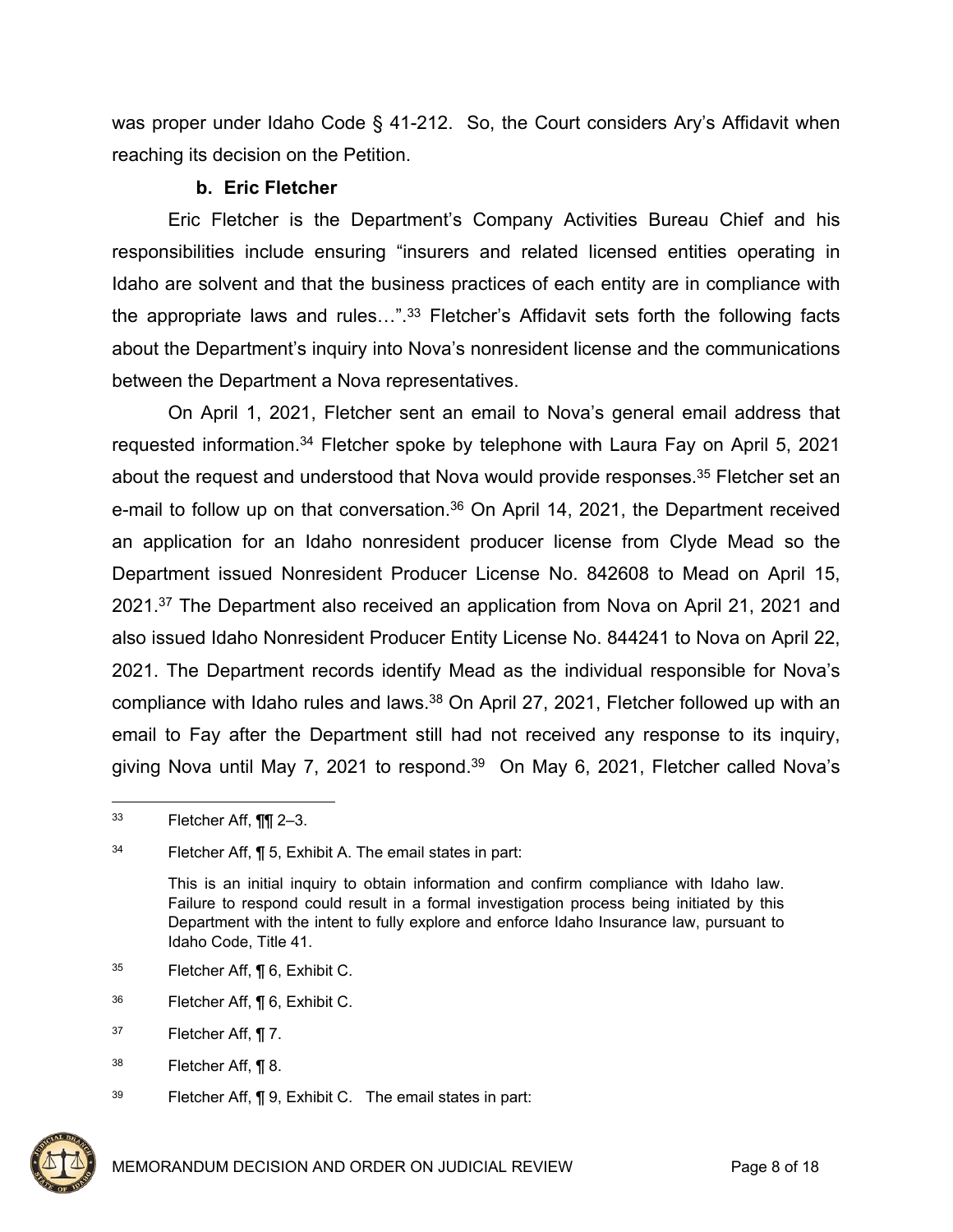general number and also sent an email reminder about the deadline for the responses.<sup>40</sup> During a telephone discussion between Fletcher and Fay that occurred on May 7, 2021, Fletcher granted Nova an extension until May 11, 2021 to respond, and Fletcher also sent an email confirming this extended deadline.<sup>41</sup> The extended deadline passed without any response. The Department, through October Nickel, emailed a formal letter of inquiry to Mead and Fay on May 24, 2021, requesting a response no later than June 7, 2021.<sup>42</sup> On June 16, 2021, Nickel then sent an email indicating a response had not been received and that the Department would be pursuing action.<sup>43</sup> On July 6, 2021, the day before filing the Complaint, Fletcher called Nova and attempted to contact Mead, who "did not answer and his voicemail was full,"<sup>44</sup> but Fletcher spoke with Fay, who offered to provide the requested information that same day.<sup>45</sup> Fletcher confirmed their discussion in an email that requested she respond by end of day (July 6, 2021).<sup>46</sup>

On the morning of July 7, 2021, after not having received a response, Fletcher called Mead but was again unable to reach him. Later that day, Mead returned Fletcher's call. Fletcher informed Mead that the responses were late and the Department would file its action against Nova later that day.<sup>47</sup> Fletcher then approved the filing of the Complaint.

- <sup>40</sup> Fletcher Aff, ¶ 10, Exhibit E and F.
- <sup>41</sup> Fletcher Aff, ¶ 11, Exhibit G.
- <sup>42</sup> Fletcher Dec, ¶¶ 11–12, Exhibit H.
- <sup>43</sup> Fletcher Dec, ¶ 14, Exhibit I.
- <sup>44</sup> Fletcher Dec, ¶ 15.
- <sup>45</sup> Fletcher Dec, ¶¶ 15–16,
- <sup>46</sup> Fletcher Dec, Exhibit J.
- 47 Fletcher Dec, ¶ 17.



I haven't heard back from you in about 3 weeks. Can you please 1. acknowledge receipt and 2. provide answers to the below questions no later than May 7, 2021. Failure to respond will result in a formal investigation process being initiated by this Department with the intent to fully explore and enforce Idaho Insurance law, pursuant to Idaho Code, Title 41.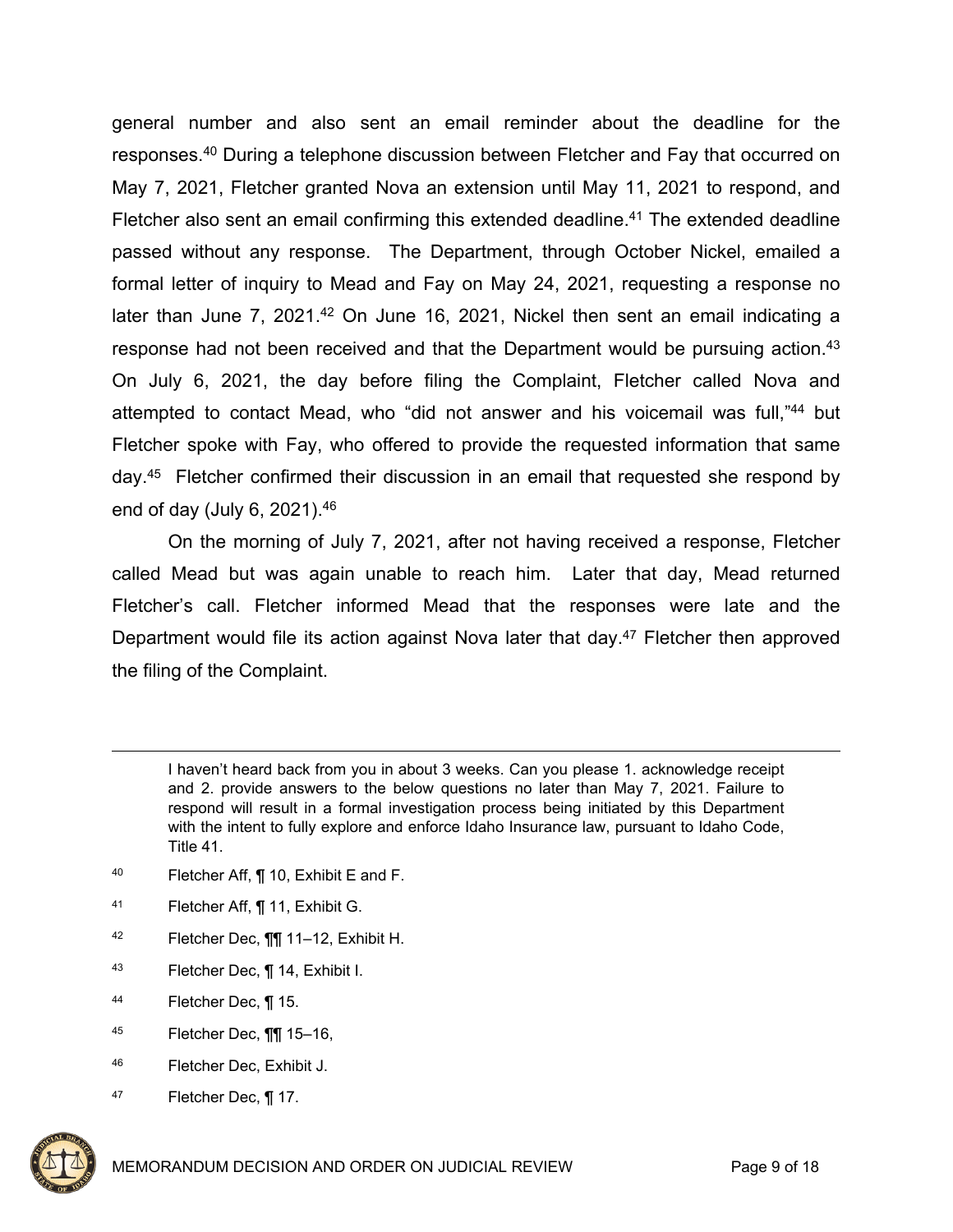Petitioner argues the Fletcher Affidavit is irrelevant to the issue of service of the Complaint and argues it was only submitted to paint Petitioner in a bad light.<sup>48</sup> The Court finds the Department's communications requesting information and Petitioner's failure to respond that forms the basis of the Complaint are relevant. Fletcher's numerous notifications to Nova of the Department's intent to take action is also relevant to Nova's knowledge of the basis of the Complaint before it was filed and served. Finally, Fletcher informing Mead that an action would be filed on July 7, 2021 is relevant to Petitioner's due process claim and any allegation that the Department failed to notify Petitioner of the Complaint before the Order of Default was entered. In short, the Court finds the Fletcher Affidavit detailing discussions between the parties before the Complaint was filed is relevant.

# **c. Pamela Murray**

Pamela Murray is the Assistant to the Director of the Department and her affidavit addresses the filing and service of the Order of Default by the Department.<sup>49</sup> Murray testified that she signed the certificate of service, prepared the envelopes and copies for mailing in accordance with the certificate of service, and delivered the envelopes to the Department's outgoing mail receptacle at the front desk.<sup>50</sup> She testifies that none of the envelopes were returned to the Department.<sup>51</sup> Petitioner acknowledges it received the Order of Default so argues that Murray's Affidavit is irrelevant.<sup>52</sup> The Court finds Murray's testimony is relevant to the weight to be given when comparing the parties' testimony about service of the Complaint (which Petitioner alleges was not timely received) and the testimony about the service of the Order of Default (which there is no dispute was received). So, the Court finds the Murray Affidavit is relevant and will be considered.

- <sup>50</sup> Murray Aff, ¶¶ 3, 5.
- <sup>51</sup> Murray Aff, ¶¶ 4, 7.

<sup>52</sup> Reply, p. 3.



<sup>48</sup> Reply, p. 3.

 $49$  Murray Aff,  $\P$  2.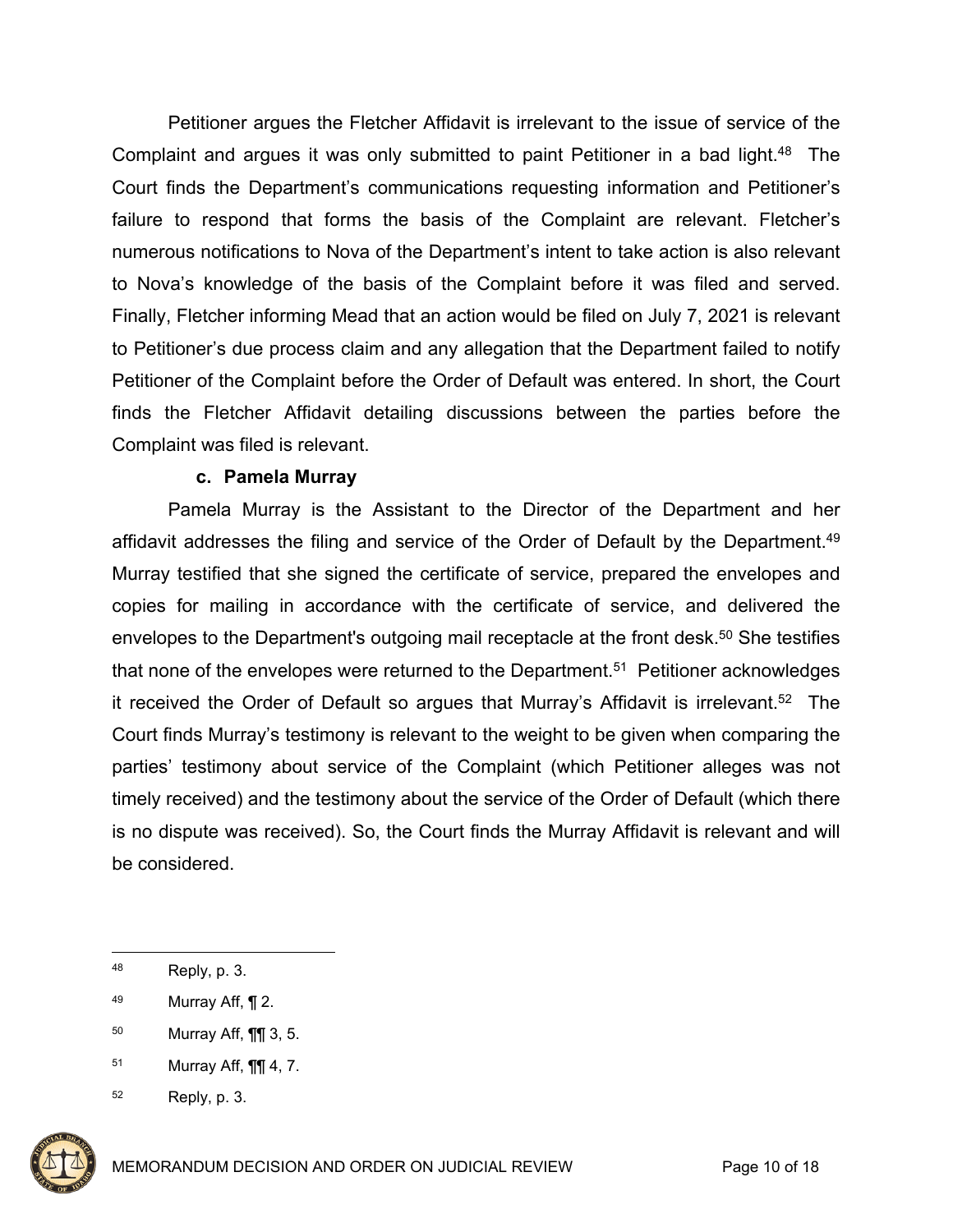#### **d. October Nickel**

October Nickel is the Department's Senior Market Conduct Analyst, and his responsibilities include performing analysis and examining "all insurance carriers and the market of insurance products for the Idaho Department of Insurance."<sup>53</sup> Nickel states that, "On May 24, 2021, [he] sent a formal inquiry letter, under Idaho Code section 41-247, by email to Ms. Fay and Mr. Mead, both NOVA officers, requesting that NOVA respond to the inquiry by no later than June 7, 2021" and his Affidavit includes a copy of that email and receipt.<sup>54</sup> Nickel testifies that he sent a second email on June 16, 2021, informing them he had not received a response and that the Department would take action against NOVA, with a copy of that email, receipt, and a "read" receipt included with the Affidavit.<sup>55</sup> Nickel then sent the NOVA matter to the Department's counsel with his request for administrative action.<sup>56</sup>

Petitioner argues that Nickel's affidavit is irrelevant on appeal because it only addresses his actions before the Complaint was filed or is an improper attempt to "paint Petitioner in a bad light."<sup>57</sup> Since the basis for the Petition is lack of notice of a Complaint being filed, the Court finds that Nickel's communications with Nova addressing the Department's requests for information and his statements to Nova that

Exhibit A, pp. 2, 4.

- <sup>55</sup> Nickel Aff,  $\P$  5, Exhibit C, D, and E.
- <sup>56</sup> Nickel Aff, ¶ 6.

<sup>57</sup> Reply, p. 3.



<sup>53</sup> Nickel Aff, ¶¶ 2–3.

<sup>54</sup> Nickel Aff, ¶ 4, Exhibit A and B. Exhibit A is the letter and states, in part:

This letter is to indicate that a formal investigation of NOVA Pathfinder LC has been initiated by the Idaho Department of Insurance. Please review the following and respond in writing.

<sup>…</sup>

The Department requests that the Company immediately provide a response to these questions in writing. This request is made pursuant to the authority and powers granted the Director by Idaho Code § 41-247. Further, the Department has requested similar information as stated above from the Company which the Company failed to provide. For that reason, we ask the Company to provide the above information no later than June 7, 2021. Failure to provide such information in the time allotted could lead to further legal action against the company.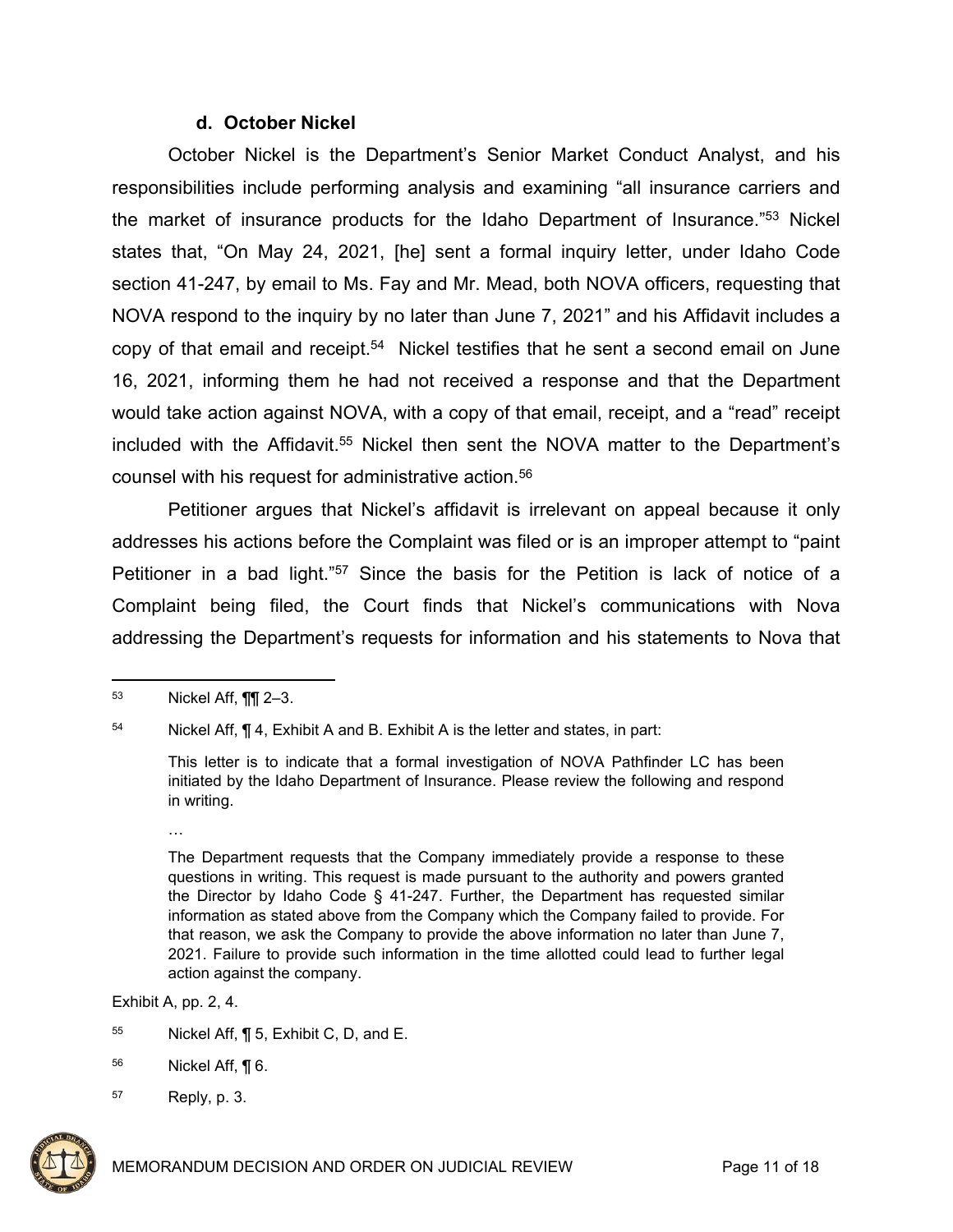failure to respond would form the basis of a Complaint are relevant. Further, Nickel's notification to Nova of the Department's intent to take action is relevant to Nova's knowledge during the relevant period.

## **LEGAL STANDARD**

Judicial review of an agency action is governed by the Idaho Administrative Procedures Act ("IDAPA"), (IDAHO CODE § 67-5270), and the district court acts as an appellate court. *Wheeler v. Idaho Dep't of Health & Welfare*, 147 Idaho 257, 260, 207 P.3d 988, 991 (2009). Idaho Code § 67-5279(3) governs the scope of judicial review, stating:

[T]he court shall affirm the agency action unless the court finds that the agency's findings, inferences, conclusions, or decisions are:

- (a) in violation of constitutional or statutory provisions;
- (b) in excess of the statutory authority of the agency;
- (c) made upon unlawful procedure;
- (d) not supported by substantial evidence on the record as a whole; or
- (d) arbitrary, capricious, or an abuse of discretion.

The party challenging the agency decision must show that the agency erred in a manner specified in Idaho Code § 67–5279(3), and that a substantial right of the petitioner has been prejudiced. IDAHO CODE § 67–5279(4). *See In re Idaho Dep't of Water Res. Amended Final Order Creating Water Dist. No. 170*, 148 Idaho 200, 205, 220 P.3d 318, 323 (2009).

 "A strong presumption of validity favors an agency's actions," (*Chisholm v. Idaho Dep't of Water Res.*, 142 Idaho 159, 162, 125 P.3d 515, 518 (2005) (*citing Young Elec. Sign Co. v. State ex rel. Winder,* 135 Idaho 804, 807, 25 P.3d 117, 120 (2001))), and the burden of proof is on the party challenging the agency decision. *Druffel v. State, Dept. of Transp.,* 136 Idaho 853, 855, 41 P.3d 739, 741 (2002).

#### **ANALYSIS**

Petitioner argues Nova did not receive a copy of the Complaint until it was sent as an attachment to the Order of Default on August 2, 2021, so Nova was denied any

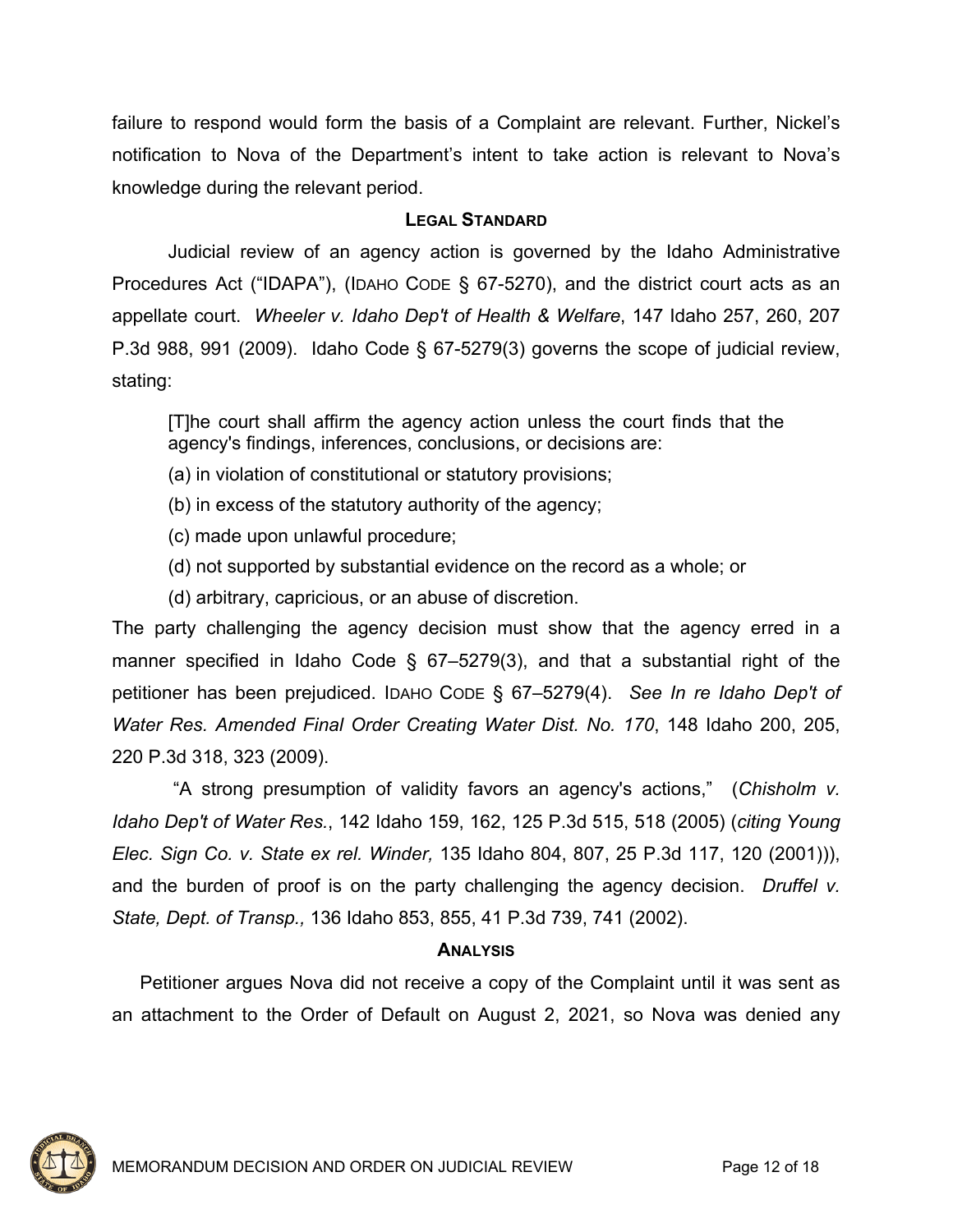opportunity to submit a response or otherwise defendant in the Department's Agency Action.<sup>58</sup>

## **1. Claim for relief under Idaho Rules of Civil Procedure**

Petitioner argues the Court should set aside the Department's Order because "Good cause exists to set aside the Order" under Idaho Rule of Civil Procedure 55(c).<sup>59</sup> Alternatively, "Petitioner seeks relief under IRCP 60(b)… on the basis of mistake, inadvertence, surprise or excusable neglect" because the Petitioner was not afforded the opportunity to respond to the Complaint. $60$  The State argues the Petitioner cannot assert a claim for relief under the Idaho Rules of Civil Procedure for relief from an Order of Default or general order of the Department when alleged in Petition for Judicial Review. The Court agrees.

Petitioner argues that the Administrative Procedures Act's incorporation of the Idaho Rules of Civil Procedure permits this Court to apply Rule 55 or 60 on appeal since there is no direct conflict with the statute. However, Petitioner provides no argument as to how there is no direct conflict between the Civil Rules and the statute. Idaho Code § 67–5279 clearly provides that on judicial review a petitioner must show that the agency erred in a manner specified in Idaho Code § 67–5279(3). So, the Petitioner is incorrect in its assertion that Idaho Rules of Civil Procedure 55 or 60 also provide a basis for relief from an administrative order under the statute that provides for judicial review.

All of Petitioner basis for judicial review center around Petitioner's arguments that Nova did not receive the Complaint and requests this Court evaluate: (1) Whether the Petitioner was afforded due process based on the fact they did not receive the Complaint; (2) Whether the allegations contained in the Complaint are supported by the Department's record; and (3) Whether the Department acted in an arbitrary and/or capricious matter or otherwise abused its discretion when it revoked Petitioner's Idaho Nonresident Producer Entity License because Petitioner failed to provide the requested information and records.

<sup>60</sup> Petitioner's Brief, p. 2.



<sup>58</sup> Petitioner's Brief, pp. 1–2.

<sup>59</sup> Petitioner's Brief, p. 2.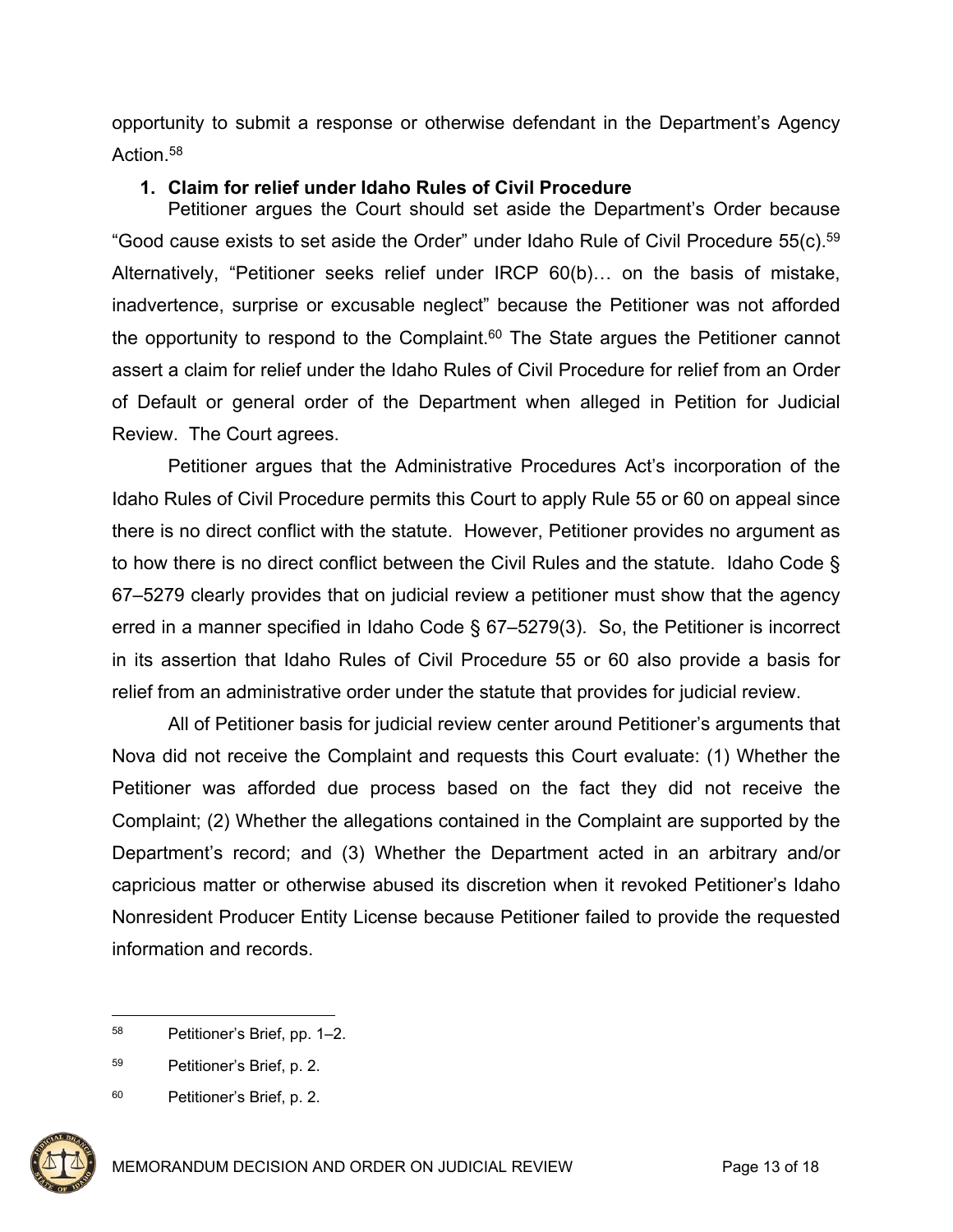# **2. Due Process**

Nova argues "there is no evidence within the agency record that establishes proof of service of any document or pleading contained within that record, other than a certificate of service which contains a number of Petitioner's addresses."<sup>61</sup> Although the Court has considered Nova's representatives' declaration that indicate Nova did not receive copies of the Complaint that were mailed, the Court finds there is evidence in the agency record that shows copies of the Complaint were properly mailed to Nova on July 7, 2021 and that Nova was served with the Complaint on July 7, 2021. The declarations of the Department are also more credible that there was proper service of the Complaint by mail than the declarations submitted by the Petitioner for the District Court's consideration on Petitioner's alleged irregularities in procedure before the agency.

Idaho Code Title 41, Chapter 2 addresses the Department of Insurance. Idaho Code § 41-212 allows service of an order by mail and provides that "[s]ervice of orders and notices is complete … when a copy properly addressed and postage prepaid is deposited in the United States mail or the statehouse mail…." Under that statute, the date of mailing is the date of service for an order issued by the Department of Insurance. Idaho Rule of Civil Procedure 5(e) addresses proof of service and states:

(1) Proof of service must:

(A) be made by a certificate of the attorney or the party making service;

(B) be attached to the copy of the document filed with the court, or if the document is not filed with the court, be filed within a reasonable time after service of the document; and

(C) state the date and manner of service and the name and address of the person served.

(2) Failure to make proof of service does not affect the validity of the service.

 The Complaint contains a Certificate of Service, signed by Mandy Ary, that certifies that she sent a copy of the Complaint through first class mail on July 7, 2021, to the following:

<sup>61</sup> Petitioner's Brief, p. 2.

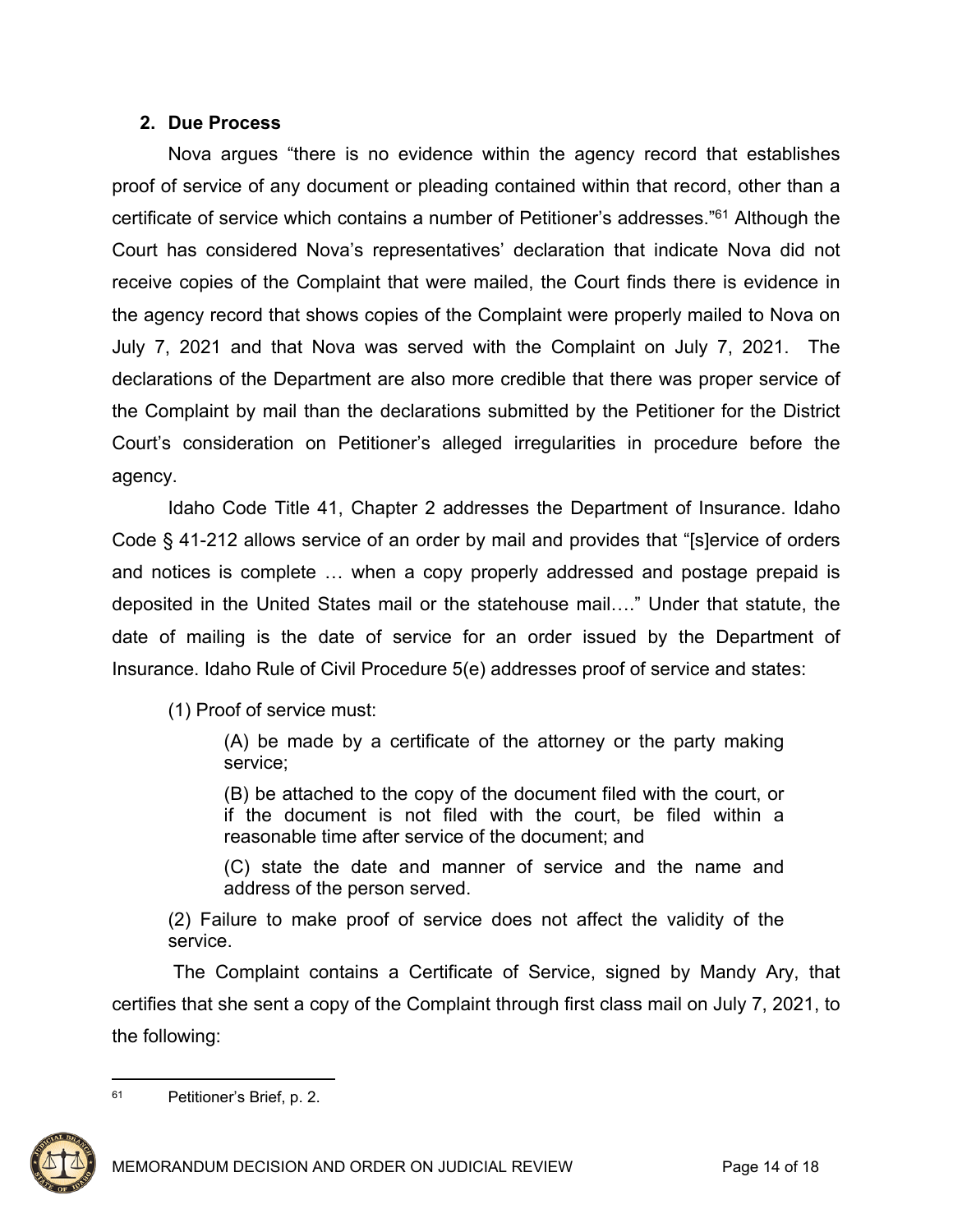- 1. NOVA Pathfinder Limited; 5739 Kanan Road, Ste. 336; Agoura, CA 91301-1601;
- 2. NOVA Pathfinder Limited; 1710 E. Pebble Road, Bldg. A; Las Vegas, NV 89123- 3260;
- 3. NOVA Pathfinder Limited; 9120 Double Diamond Pkwy; Reno, NV 89521; and
- 4. Clyde Daniel Mead;<sup>62</sup> 10436 Kestrel Rise Road; South Jordan, UT 84009.<sup>63</sup>

Ary testified about the procedure for serving the Complaint and testified that she sent the Complaint as certified in the certificate of service. She testified that only one copy of the Complaint mailed to Las Vegas was returned to her officer as undeliverable.<sup>64</sup> More importantly, the postmark on the returned envelope of the Las Vegas copy of the Complaint proves it was mailed on July 7, 2021. There were three other copies of the Complaint mailed to Nova at other addresses (which including one mailed to Clyde Mead who was listed by Nova on Nova's application and license with the Department as the individual responsible for Nova's compliance with Idaho law). None of the three other copies of the Complaint were returned by the postal service. Further, Pamela Murray certified that she sent the Order by first class mail on August 2, 2021 to the same addresses for Nova and Clyde Meade identified in the Complaint and sent a copy to the Department. There is no dispute that Nova received all copies of the Order sent on August 2, 2021. Therefore, this Court finds that Petitioner has failed to prove its alleged irregularities in the agency's procedure for service of the Complaint. The Court finds these facts are sufficient to establish that copies of the Complaint were mailed by the Department to Nova on July 7, 2021 and that mailing complied with the statutory requirement that Petitioner Nova was served with the Complaint on July 7, 2021.

The Complaint includes a "Notice of Right to Hearing" informing Nova that "a written request for a hearing must be filed and served upon the Department within twenty-one (21) days after service of this Complaint" and that failure to file within the twenty-one days "shall be deemed a waiver of the opportunity for a hearing and to contest the allegations in the Complaint."<sup>65</sup> There is no dispute that Nova did not

 $65$  Record, p. 6.



<sup>&</sup>lt;sup>62</sup> Clyde Mead is listed as the individual responsible for Nova's compliance with Idaho law in the Department paperwork on Nova's application and license.

 $63$  Record, p. 7.

<sup>64</sup> Ary Dec, ¶¶6–10, Exhibit D.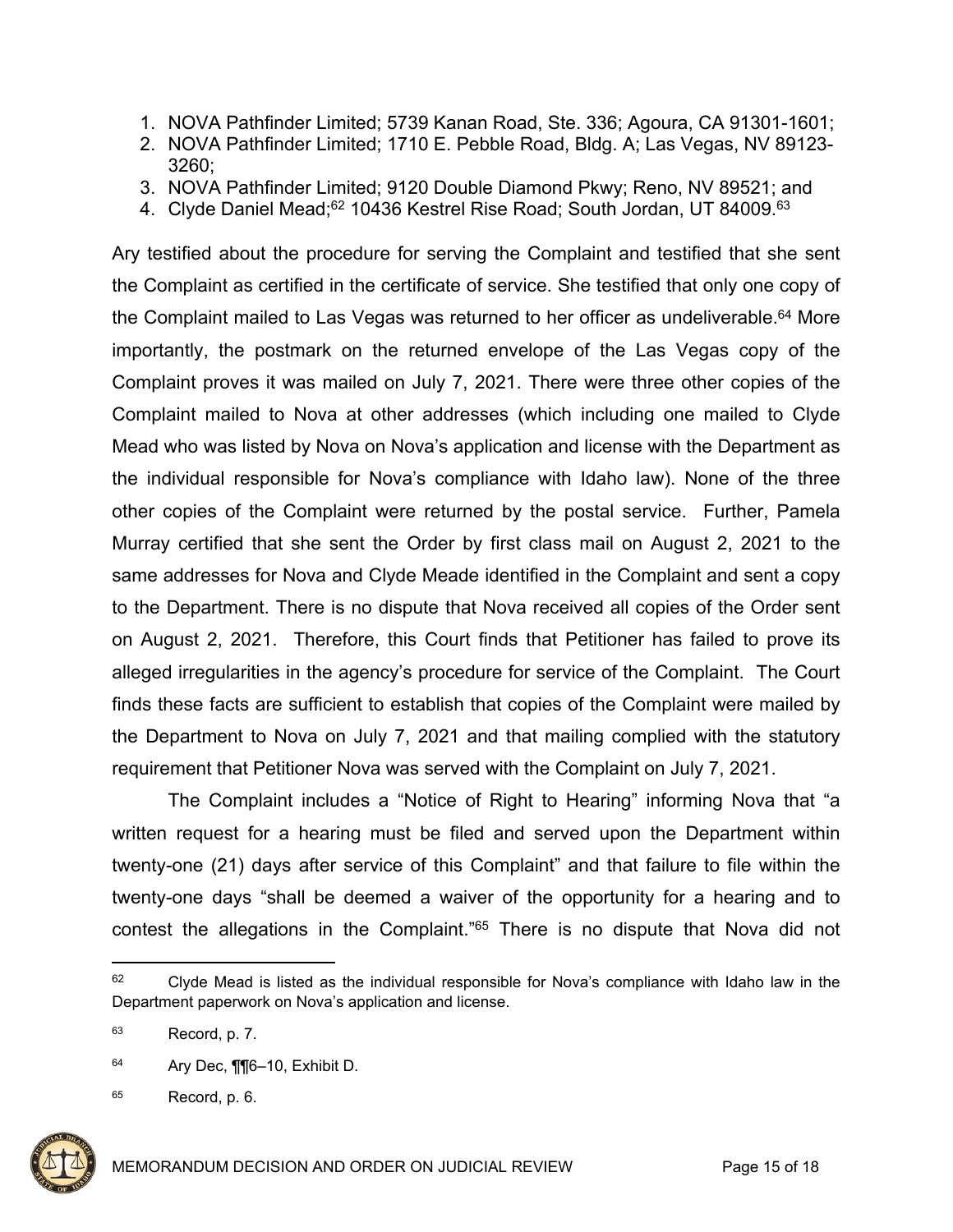respond within twenty-one days. Therefore, the agency's action is supported by the agency record before this Court. Nova was afforded all process due in service of the Complaint by mail and twenty one days to respond or request a hearing. Therefore, this Court would affirm the Agency's action on this basis alone.

However, the Court also notes that the Department's Affidavits contain ample evidence that Nova was aware of the Department's inquiry and request for information for several months before the Complaint was filed and served. The Department informed Nova on multiple occasions that failure to respond would result in legal action, Nova was aware of the deadlines for responding, and Nova was informed by the Department that it would file the Complaint on July 7, 2021. This additional evidence presented to the District Court is clear that Nova was aware that legal action being taken against it when the Complaint was filed.

The Court finds Nova was not denied due process—Nova had notice of the basis of the Department's claim, Petitioner was properly served according to statute, and there is evidence in the agency record of that proper service.

# **3. Petitioner's Remaining Bases for Review**

Petitioner included the following bases for review in the Petition: (2) Whether the allegations contained in the Complaint are supported by the Department's record; and (3) Whether the Department acted in an arbitrary and/or capricious matter or otherwise abused its discretion in revoking Petitioner's Idaho Nonresident Producer Entity License based on Petitioner's alleged failure to provide allegedly requested information and records. However, Petitioner did not address either of these arguments in its briefing. In the briefing, Petitioner claims the only basis for review was that Nova did not actually receive a copy of the Complaint prior to the Order. Petitioner argued that the discussions between the parties before service of the Complaint was irrelevant to the claims before the Court. Therefore, the Court finds the Petitioner abandoned these two claims based on the briefing. The Court finds Petitioner has failed to meet its burden on these claims.

In the Court's review, the Complaint clearly outlined the basis for the Department's claim that Nova failed to respond to the Department's inquiries related to

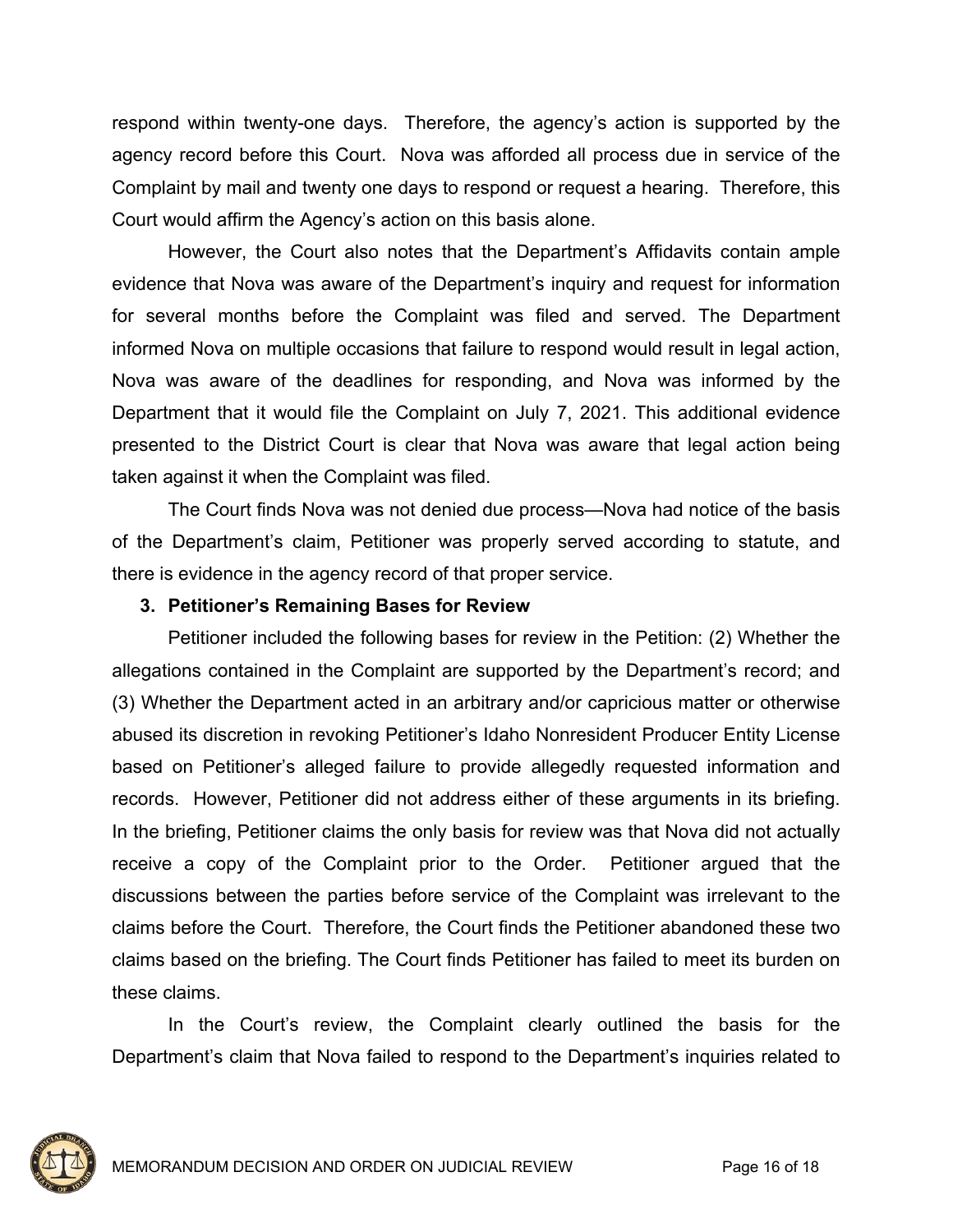their business practices and actions within Idaho. $66$  The court finds there is adequate evidence in the record before the Court that the Department provided Nova with multiple requests and opportunities to answer the Department's inquiries before the Complaint was filed, within the twenty-one days after the Complaint was filed, and before the Order of Default was entered. The Petitioner has failed to point to any evidence in the record to support its claim that the agency's action was arbitrary and/or capricious, or an abuse of the agency's discretion. Further, the evidence submitted before the District Court does not support Petitioner's claim that there were irregularities in the procedure before the agency that would have lended support to any claim that the Department acted in any arbitrary and/or capricious matter or otherwise abused its discretion in revoking Petitioner's Idaho Nonresident Producer Entity License. Therefore, the Court finds the agency's actions are supported by the record before this Court and Petitioner has failed to show that the Department erred in a manner specified in Idaho Code  $\S$  67-5279(3) or that a substantial right of the Petitioner has been prejudiced. Therefore, this Court affirms the Order of Default entered by the Idaho Department of Insurance.

# **CONCLUSION**

Based on the foregoing, the District Court **AFFIRMS** the Idaho Department of Insurance Order of Default Revoking Idaho Nonresident Producer Entity License, filed August 2, 2021, and the Petition for Judicial Review filed September 1, 2021, is DENIED.

IT IS ORDERED\_ 216/2022 9:14:03 PM

Lynn Nehord

District Judge